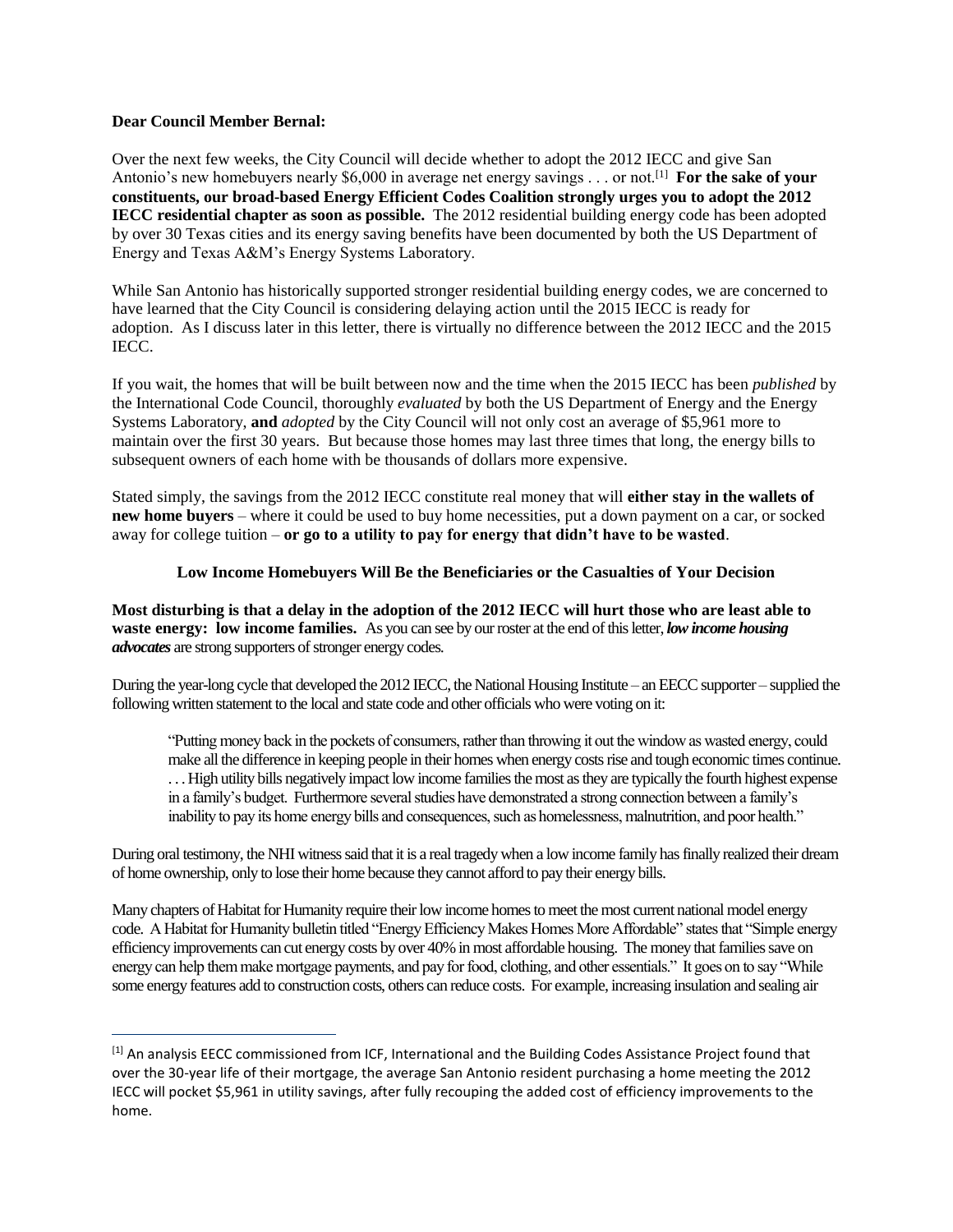leaks reduce heating and cooling needs, allowing the use of smaller equipment and ductwork. The savings on the mechanical systems can pay for the increased cost of insulation and air sealing."

## **Don't Wait . . . There's Virtually No Difference Between the 2012 and 2015 IECCs**

Because there is virtually no difference between the efficiency requirements of residential prescriptive and performance paths of the 2012 and 2015 IECC, delaying San Antonio's energy code adoption for until the 2015 is ready will only delay passing its benefits on to your constituents.

The efficiency differences between the 2012 and 2015 IECC are so minimal they would fit on a 3x5 card. For the City Council, if you adopt the 2012 IECC, upgrading it to the 2015 IECC later will amount to a relatively minor amendment. In fact, the only significant change included in the 2015 IECC is a new compliance path that allows builders to meet the same stringency as the 2012 IECC using an Energy Rating Index (ERI) such as the Home Energy Rating Score (or HERS). *Since the ERI simply confirms that the 2012 IECC has been achieved, one option immediately available to the City Council would be to adopt the 2012 IECC now, but add the ERI compliance plan in the 2015 IECC.*

# **Texas' Problem: Electricity Use Butting Up Against Electricity Supply**

As the nation saw from the rolling brownouts before and after the 2011 Super Bowl in Dallas, Texas has a problem . . . it doesn't have enough electricity generation to meet the peak energy requirements of the state. The problem will only get worse as the state's economy and population grow.

# **The 2012 IECC's "whole house" improvements not only reduce overall energy use, which helps stabilize energy demand and prices, but they also insulate homes from extreme temperatures, which helps stabilize the power grid at peak times when it is most vulnerable.**

- o **After the 2012 IECC was developed, a white paper by the Institute for Electric Efficiency (a non-profit research arm for investor-owned utilities) concluded that** continued savings of the magnitude of recent efficiency gains in building energy codes and appliance standards "*will completely offset the anticipated growth in demand in the residential, commercial, and industrial sectors combined, eliminating the need for additional power plants to serve these sectors through 2025."* Stated differently: *No new power plants*.
- o **In a January 6, 2014** *Financial Times* **article entitled "Duke Chief Sees Low US** *[Electricity]* **Growth," Duke Energy CEO Lynn Good said "Improvements in energy efficiency for buildings and appliances appear to have broken the traditional connection between electricity demand and economic growth."**

Building more energy efficient homes will not only benefit their owners, but they will benefit the state as well.

Energy efficiency doesn't mean doing less; it means doing as much or more but using less energy to get it done. It is a win-win proposal for the people of San Antonio and the state's power grid.

The Energy Efficient Codes Coalition strongly urges you to reduce the utility bills of your constituents by adopting the 2012 IECC for San Antonio. Please feel free to call or e-mail me if I can answer any questions or be of any assistance.

<image004.png>Sincerely,

William D. Fay Executive Director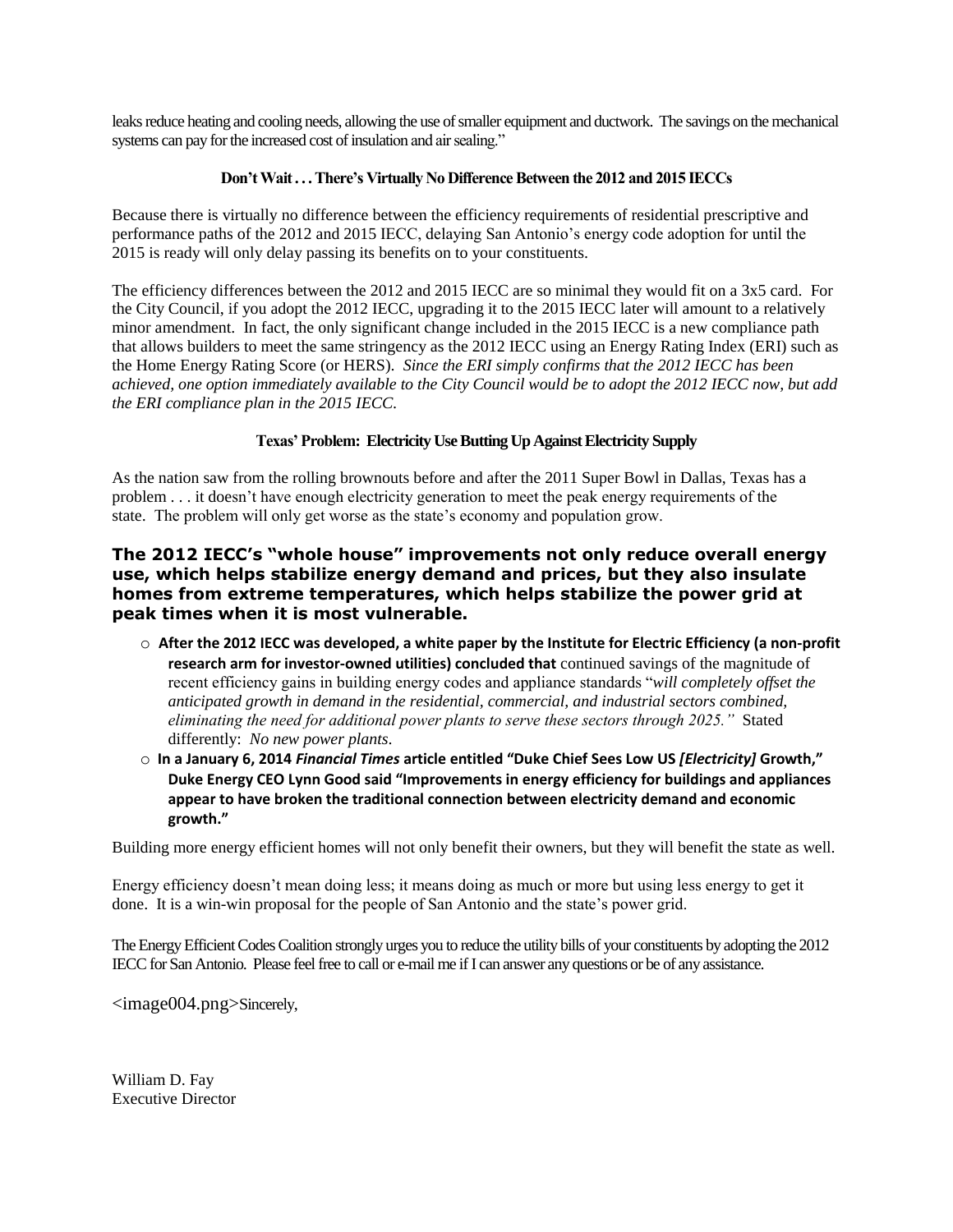### Energy Efficient Codes Coalition

*An Uncommon Alliance of Advocates Since EECC's launch in 2007, we have expanded our support beyond the charter organizations who participated in EECC's formation, engaging support from an impressive and diverse array of energy efficiency advocates, which currently include:*

*Government*  **ICLEI National Association of State Energy Officials** 

*Broad Based Energy Efficiency Groups*  **The Alliance to Save Energy American Council for an Energy-Efficient Economy (ACEEE)** 

#### *Regional Energy Alliances*

**Midwest Energy Efficiency Alliance (MEEA) Northeast Energy Efficiency Partnerships (NEEP) Northwest Energy Efficiency Alliance (NEEA) Southeast Energy Efficiency Alliance (SEEA) South-central Partnership for Energy Efficiency as a Resource (SPEER) Southwest Energy Efficiency Project (SWEEP)** 

*Academia/Think Tanks*  **American College and University Presidents Climate Commitment Institute for Market Transformation** 

#### *Affordable Housing Advocates*

**Enterprise Community Partners Housing Assistance Council LISC – Local Initiatives Support Corporation National Housing Institute National Low Income Housing Coalition**

*Architecture*  **American Institute of Architects Architecture 2030** 

*Builders* **Green Builder® Coalition**

*Business*  **American Chemistry Council Business Council for Sustainable Energy Council of NAIMA Extruded Polystyrene Foam Association (XPSA) North American Insulation Manufacturers Association (NAIMA) Polyisocyanurate Insulation Manufacturers Association (PIMA) Structural Insulated Panel Association (SIPA)**

*Energy Consumers*  **Consumers Federation of America National Consumer Law Center Public Citizen**

*Environmental Groups*